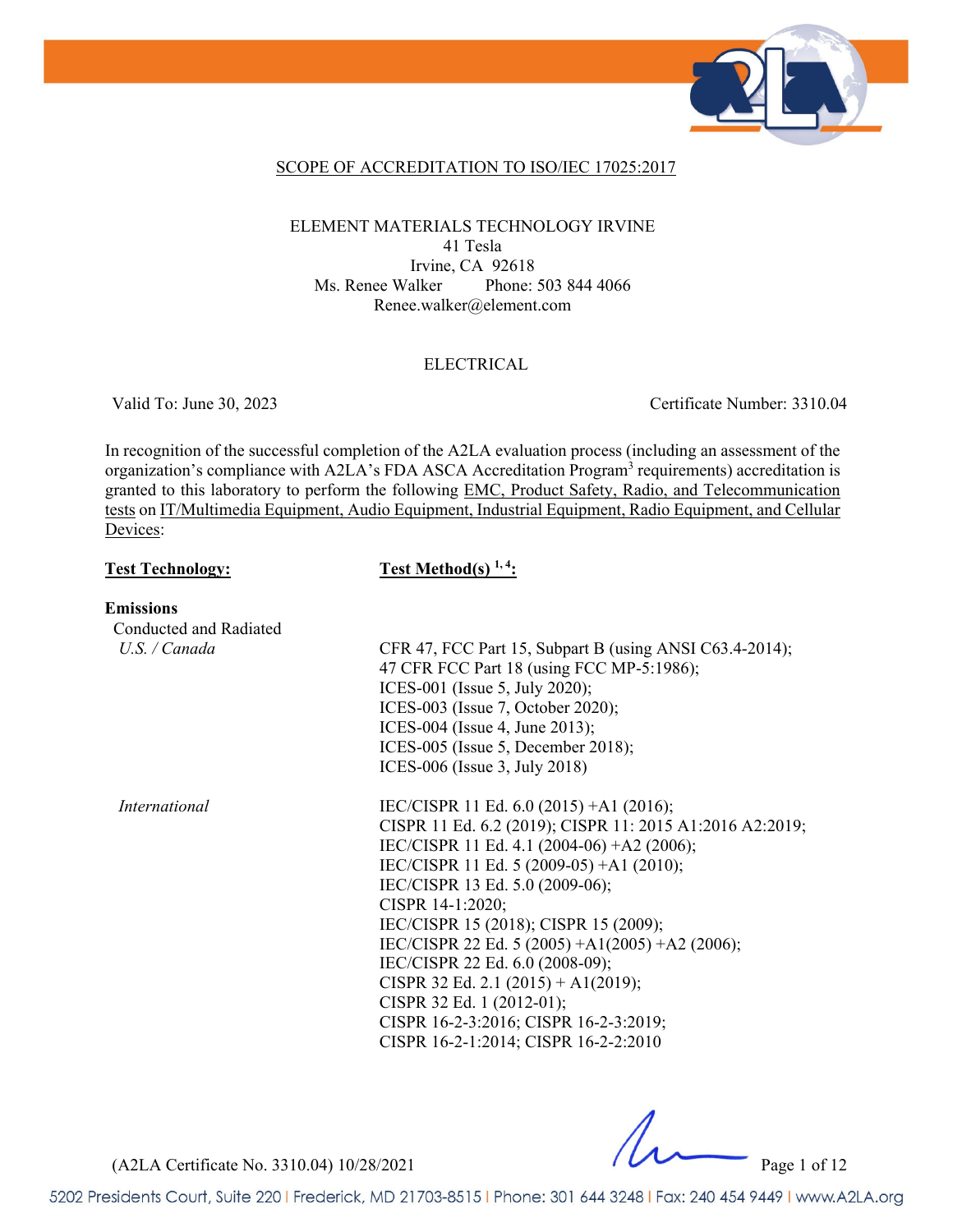| <b>Test Technology:</b>          | <b>Test Method(s)</b> $1, 4$ :                                                                                                                                                                                                                                                                                                                                                                                                                                                                                          |
|----------------------------------|-------------------------------------------------------------------------------------------------------------------------------------------------------------------------------------------------------------------------------------------------------------------------------------------------------------------------------------------------------------------------------------------------------------------------------------------------------------------------------------------------------------------------|
| Europe                           | EN 55011 (2009) + A1(2010);<br>EN 55013 (2001) + A1(2003) + A2(2006) + (2013);<br>EN 55014-1 (2006) + A1(2009) + A2(2011) + (2019);<br>EN 55015 (2006) + A2(2009) + (2013);<br>EN 55103-1 (2009) + A1(2012);<br>EN 55022 (1998) + A1(2000) + A2(2003) + (2006) + A1(2007) + (2010);<br>EN 55032 (2015) + AC(2016) + (2012-05);<br>EN 55032:2015 +A1:2019;<br>EN 55032: 2015 AC:2016-07+A11:2020+A1:2020;<br>BS EN 55013 (2013) +A1(2016);<br>EN 55011:2016 +A1:2017 +A2:2021;<br>EN/IEC 55014-1:2021; EN/IEC 55015:2020 |
| Australia / New Zealand          | AS/NZS CISPR 32 $(2013) + (2015)$ ;<br>AS/NZS CISPR 32:2015 AMD 1:2020;<br>AS/NZS CISPR 22 (2009) +A1(2010) + (2006);<br>AS CISPR 11 (2017); AS/NZS CISPR 11 (2011)                                                                                                                                                                                                                                                                                                                                                     |
| <i>Israel</i>                    | SI 961 Part 32 (2016); SI 961 part 6.2                                                                                                                                                                                                                                                                                                                                                                                                                                                                                  |
| Japan                            | VCCI-CISPR 32 (2016); VCCI V-3 (2015.4); VCCI V-3:2016                                                                                                                                                                                                                                                                                                                                                                                                                                                                  |
| Korea                            | KS C 9811; KS C 9814-1; KN 22;<br>KS C 9832; KS C 9816-2-1;<br>KS C 9816-2-2; KS C 9816-2-3; KS C 9995                                                                                                                                                                                                                                                                                                                                                                                                                  |
| South Africa                     | SANS 211 Ed. 4.1 (2010); SANS 213 Ed. 4 (2011);<br>SANS 214-1 Ed. 3.1 + CISPR-A2 (2009);<br>SANS 215 Ed. 4.2 (2009); SANS 222 Ed. 6 (2009);<br>SANS 2332 Ed. 1 (2017)                                                                                                                                                                                                                                                                                                                                                   |
| Vietnam                          | QCVN 118 (2018): BTTTT; TCVN 7189:2009 (CISPR 22:2006)                                                                                                                                                                                                                                                                                                                                                                                                                                                                  |
| Taiwan                           | CNS 13439 (2004); CNS 13439 (2006);<br>CNS 13438 (2006) (up to 6 GHz)                                                                                                                                                                                                                                                                                                                                                                                                                                                   |
| Harmonic Current Emissions       | IEC 61000-3-2; EN 61000-3-2;<br>KS C 9610-3-2; SANS 61000-3-2 Ed. 3.2 (2009);<br>IEC 61000-3-11 (2017)                                                                                                                                                                                                                                                                                                                                                                                                                  |
| Voltage Fluctuations and Flicker | IEC 61000-3-3; EN 61000-3-3;<br>KS C 9610-3-3; SANS 61000-3-3 Ed. 2 (2009);<br>IEC 61000-3-12 Ed. 2.0 (2011); EN 61000-3-12 (2011)                                                                                                                                                                                                                                                                                                                                                                                      |
| Immunity                         |                                                                                                                                                                                                                                                                                                                                                                                                                                                                                                                         |
| Electrostatic Discharge (ESD)    | IEC 61000-4-2; EN 61000-4-2;<br>IEC 61000-4-2 Ed. 2.0 (2008-12);<br>KS C 9610-4-2; SANS 61000-4-2 Ed. 2 (2009)                                                                                                                                                                                                                                                                                                                                                                                                          |

 $2$  Ed. 2 (2009)<br>  $Page 2 of 12$ 

(A2LA Certificate No. 3310.04) 10/28/2021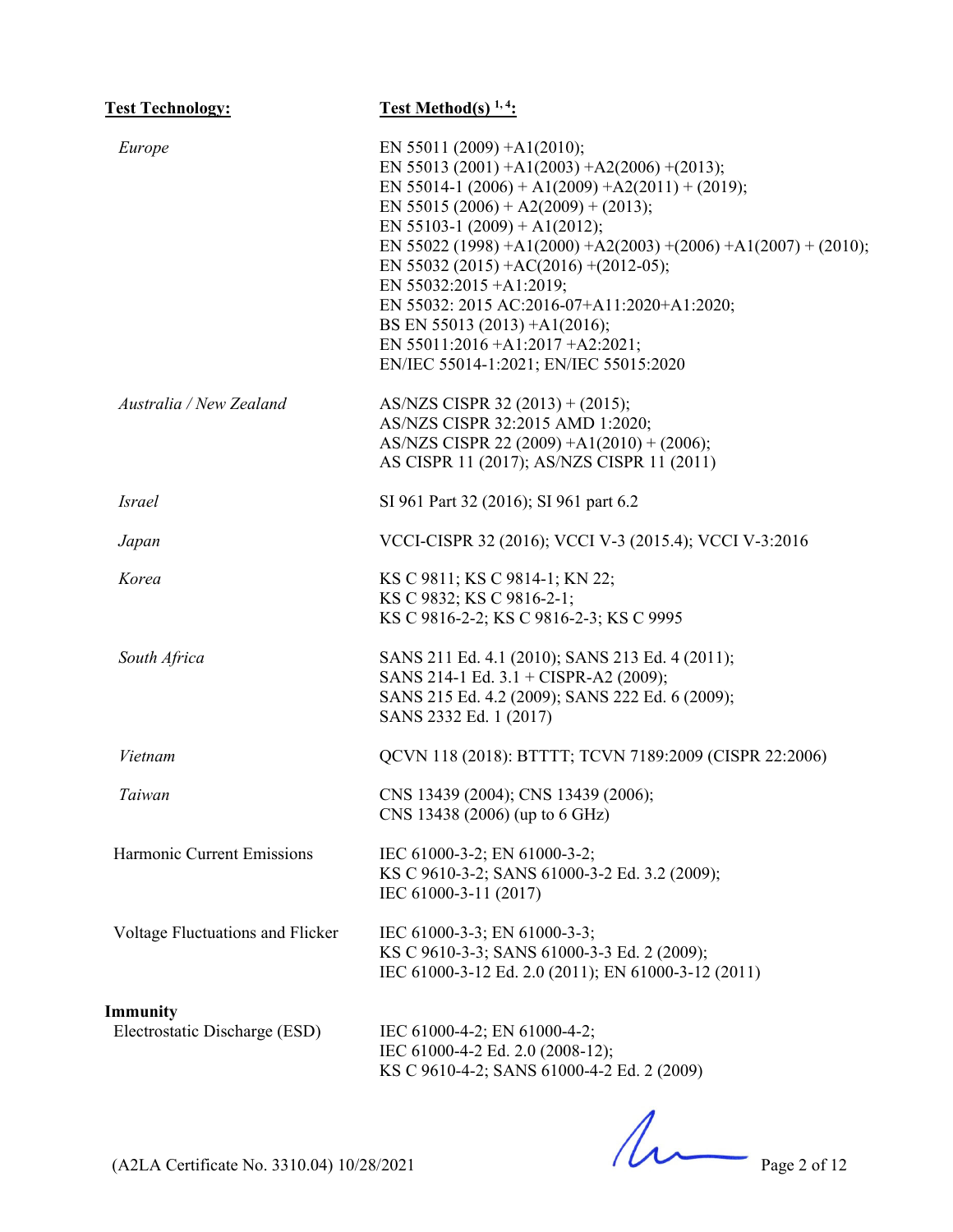| <b>Test Technology:</b>                                     | <b>Test Method(s)</b> $1, 4$ :                                                                                                                                                                                  |
|-------------------------------------------------------------|-----------------------------------------------------------------------------------------------------------------------------------------------------------------------------------------------------------------|
| Radiated Immunity<br><b>Electrical Fast Transient/Burst</b> | IEC 61004-3; EN 61000-4-3;<br>EN 61000-4-3 (2006) +A1 (2008) +A2 (2010);<br>KS C 9610-4-3; SANS 61000-4-3 Ed. 3.1 (2008)<br>IEC 61000-4-4; EN 61000-4-4;                                                        |
| (EFT)                                                       | IEC 61000-4-4 (2012-04) + Ed. 2.0 (2004-07)+A1 (2010);<br>KS C 9610-4-4; SANS 61000-4-4 Ed. 2.1 (2011)                                                                                                          |
| Surge                                                       | IEC 61000-4-5; EN 61000-4-5;<br>IEC 61000-4-5 Ed. 3.1 (2017); IEC 61000-4-5 Ed. 3.0 (May 2014);<br>IEC 61000-4-5 Ed. 1.1 (2005-11); EN 61000-4-5 (2014)+A1(2017);<br>KS C 9610-4-5; SANS 61000-4-5 Ed. 2 (2006) |
| Conducted Immunity                                          | IEC 61000-4-6; EN 61000-4-6;<br>IEC 61000-4-6 Ed. 4.0 (2013); IEC 61000-4-6 Ed. 4 (2008);<br>KS C 9610-4-6; SANS 61000-4-6 Ed. 4 (2017)                                                                         |
| Magnetic Field                                              | IEC 61000-4-8; EN 61000-4-8; IEC 61000-4-8, Ed. 1.1 (2001);<br>IEC 61000-4-8 (2009); KS C 9610-4-8; SANS 61000-4-8, Ed. 2 (2009)                                                                                |
| Pulsed Magnetic Field                                       | IEC 61000-4-9; EN 61000-4-9;<br>BS EN 61000-4-9 (2016); SANS 61000-4-9 Ed. 1.1 (2003);<br>IEC 61000-4-9 (2016); KS C 9610-4-9                                                                                   |
| Damped Oscillatory Magnetic Field                           | IEC 61000-4-10; EN 61000-4-10;<br>IEC 61000-4-10 (2016); SANS 61000-4-10 Ed. 1.1 (2003)                                                                                                                         |
| Voltage Dips, Short Interruptions<br>and Voltage Variations | IEC 61000-4-11; EN 61000-4-11;<br>IEC 61000-4-11, Ed. 2.1 (2017); EN 61000-4-11 (2004) +A1 (2017);<br>IEC 61000-4-11 Ed. 2 (2004-03); SANS 61000-4-11 Ed. 1 (2005);<br>KS C 9610-4-11                           |
| Mains Harmonics and<br>Interharmonics                       | IEC 61000-4-13; EN 61000-4-13;<br>SANS 61000-4-13 Ed. 1.1 (2009)                                                                                                                                                |
| Mains Voltage Fluctuations                                  | IEC 61000-4-14; EN 61000-4-14;<br>IEC 61000-4-14:1999 + AMD1:2001 + AMD2:2009;<br>SANS 61000-4-14 Ed. 1.2 (2009)                                                                                                |
| <b>Conducted Common Mode</b><br>Disturbances                | IEC 61000-4-16; EN 61000-4-16;<br>IEC 61000-4-16 Ed. 2.0 (2015); BS EN 61000-4-16 (2016);<br>SANS 61000-4-16, Ed. 1.2 (2011)                                                                                    |
| DC Ripple Input Power                                       | IEC 61000-4-17; EN 61000-4-17;<br>EN 61000-4-17:1999+A2:2009; IEC 61000-4-17 Ed. 1.2 (2009)                                                                                                                     |
| Variation of Power Frequency                                | IEC 61000-4-28; EN 61000-4-28;<br>IEC 61000-4-28 (1999) + A1 (2001) + A2 (2009);<br>SANS 61000-4-28 Ed. 2.1 (2009)                                                                                              |

 $(A2LA \text{ Certificance No. } 3310.04) 10/28/2021$  Page 3 of 12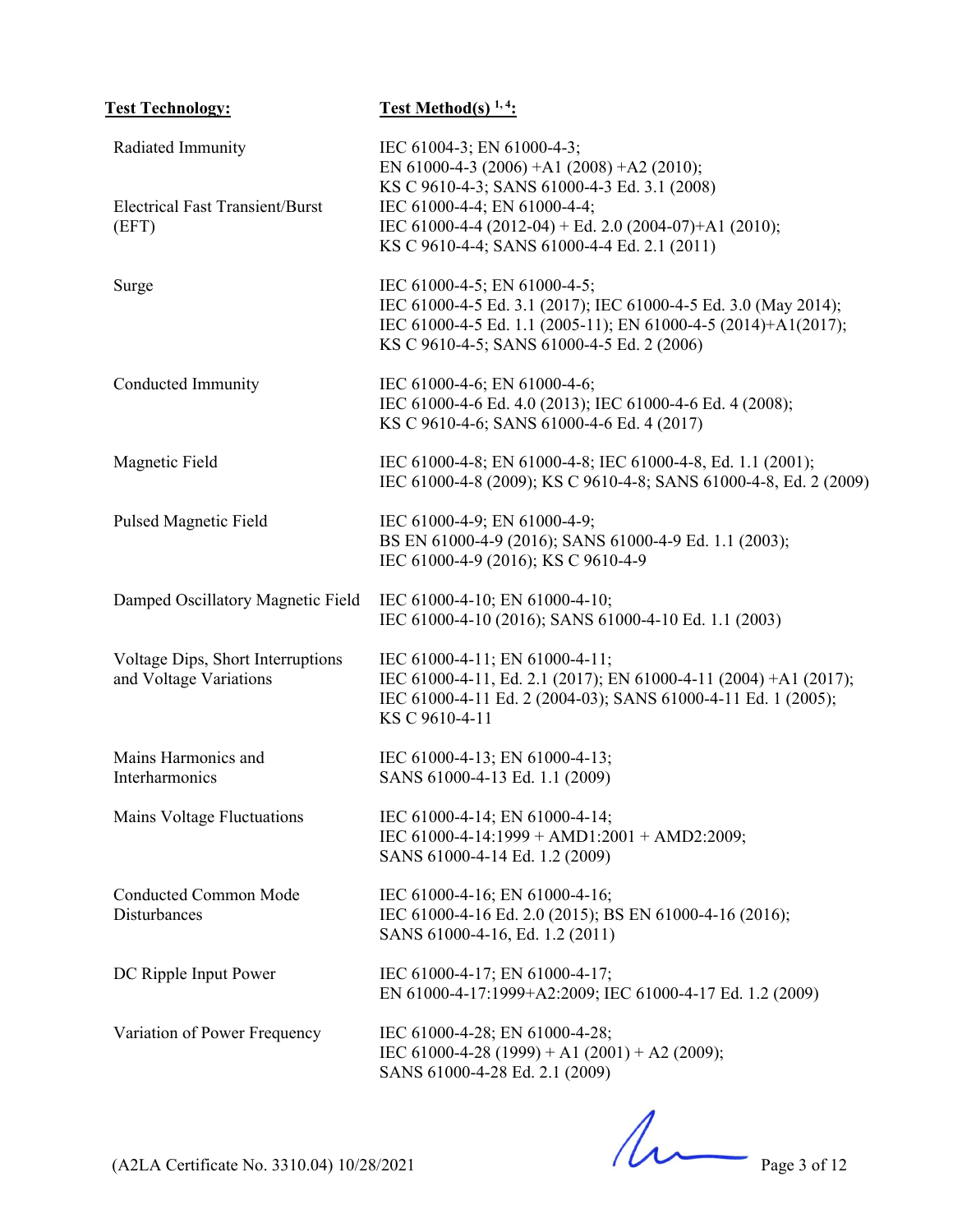| <b>Test Technology:</b>                                                               | <u>Test Method(s)</u> <sup>1, 4</sup> :                                                                                                                                                                                                                                                                                                                                                                                                                                                                                                                                                                                                                                                                                                                                                                                                                                                                                                                                                                                                                                                                                                                                                                                                                                                                                                                                                                                                                                                                                                                                                                                                                                                                                                                                                                                                                                                                                                                                                                                                                                                                                                                                                                              |
|---------------------------------------------------------------------------------------|----------------------------------------------------------------------------------------------------------------------------------------------------------------------------------------------------------------------------------------------------------------------------------------------------------------------------------------------------------------------------------------------------------------------------------------------------------------------------------------------------------------------------------------------------------------------------------------------------------------------------------------------------------------------------------------------------------------------------------------------------------------------------------------------------------------------------------------------------------------------------------------------------------------------------------------------------------------------------------------------------------------------------------------------------------------------------------------------------------------------------------------------------------------------------------------------------------------------------------------------------------------------------------------------------------------------------------------------------------------------------------------------------------------------------------------------------------------------------------------------------------------------------------------------------------------------------------------------------------------------------------------------------------------------------------------------------------------------------------------------------------------------------------------------------------------------------------------------------------------------------------------------------------------------------------------------------------------------------------------------------------------------------------------------------------------------------------------------------------------------------------------------------------------------------------------------------------------------|
| Voltage Dips, Short Interruptions<br>and Voltage Variations on DC Input<br>Power Port | IEC 61000-4-29; EN 61000-4-29;<br>IEC 61000-4-29 (2000); SANS 61000-4-29 Ed. 1 (2005)                                                                                                                                                                                                                                                                                                                                                                                                                                                                                                                                                                                                                                                                                                                                                                                                                                                                                                                                                                                                                                                                                                                                                                                                                                                                                                                                                                                                                                                                                                                                                                                                                                                                                                                                                                                                                                                                                                                                                                                                                                                                                                                                |
| Radiated Fields in Close Proximity                                                    | IEC 61000-4-39; EN 61000-4-39;<br>IEC 61000-4-39 (2017)                                                                                                                                                                                                                                                                                                                                                                                                                                                                                                                                                                                                                                                                                                                                                                                                                                                                                                                                                                                                                                                                                                                                                                                                                                                                                                                                                                                                                                                                                                                                                                                                                                                                                                                                                                                                                                                                                                                                                                                                                                                                                                                                                              |
| <b>Generic / Product Family / Product</b><br><b>Specific Standards</b>                | IEC 61000-6-1 (2016); IEC 61000-6-1, Ed. 2 (2005-03);<br>EN 61000-6-1 (2007); KS C 9610-6-1;<br>EN 61000-6-2 (2016); EN 61000-6-2 (2005) + AC (2005);<br>IEC 61000-6-2 (2016); EN IEC 61000-6-2 (2019);<br>IEC 61000-6-2 Ed. 2.0 (2005-01); EN 61000-6-2 (2005);<br>KS C 9610-6-2;<br>IEC 61326-2-6 Ed. 2.0 (2012); IEC 61326-3-1 (2008) + (2017);<br>TCVN 7317:2003 (CISPR 24:1997); AIM 7351731 (2017);<br>IEC CISPR 14-2:2020; CISPR 14-2 Ed. 2. (2015);<br>IEC/CISPR 14-2 Ed. 1.2 (2008);<br>CISPR 20 (2006) + A1 (2013); IEC/CISPR 20 (2006);<br>IEC/CISPR 24 (1997); EN 55024 (1998) + A1(2001), A2(2003)+(2010);<br>CISPR 35 (2016); EN 55035 (2020);<br>KS C 9814-2; KS C 9835;<br>SANS 60601-1-2 Ed. 4 (2018);<br>IEC 60601-1-2 Ed. 2.1 (2004-11);<br>IEC 60601-1-2 Ed. 3.0 (2007);<br>IEC 60601-1-2 Ed. 4.0 (2014)+A1 (2020);<br>KS C IEC 60601-1-2:2007;<br>EN 60601-1-2 (2002); EN 60601-1-2 (2007);<br>IEC 60601-2-2 (2018), clause 202, Annex BB;<br>IEC 60601-2-4 Ed. 3.0 (2010), clause 202;<br>IEC 60601-2-25 Ed. 2.0, (2011-10), clause 202;<br>IEC 60601-2-27 Ed. 3.0 (2011), clause 202; IEC 60601-2-30, clause 202;<br>IEC 60601-2-31 (2008)+A1 (2011), clause 202;<br>EN 60601-2-37 (2008) + A1 (2015), clause 202;<br>IEC 60601-2-47 Ed. 2.0 (2012-02), clause 202;<br>IEC 60601-2-49 (2011), clause 202; EN 60601-2-49 (2015), clause 202;<br>IEC 80601-2-49 (2018), clause 202; ISO 80601-2-55 (2018), clause 202;<br>ISO 80601-2-56, clause 202; ISO 80601-2-61 (2017), clause 202;<br>ISO 80601-2-61 (2011), clause 202; ISO 9919 Ed. 2.0 (2005), clause 36;<br>ISO 14117 (2012) sections 4 and 5;<br>ISO 14708-1 (2014) clause 27; ISO 14708-3 (2017-04) clause 27;<br>ISO 14708-4 (2008-11-15) clause 27;<br>EN 60945 (2002) [excluding clauses $8$ and $11$ ];<br>IEC 60945 (2002) [excluding clauses $8$ and $11$ ];<br>GR-1089-CORE, Issue 7;<br>IEC 61000-6-7 (2014); IEC 61000-6-8 (2020);<br>EN 50293:2012; EN 50270:2015; IEC 61131-2 (2017) Sec. 7.3;<br>IEC 61131-6 (2012); EN 61131-6 (2013);<br>IEC 61326-1 (2020); EN 61326-1 (2013); Lloyd's Register - LR Type;<br>Approval System Test Specification 1 (2013, 2015);<br>EN 50130-4 (2011) +A1 (2014); EN 55014-2 (1997); |
|                                                                                       |                                                                                                                                                                                                                                                                                                                                                                                                                                                                                                                                                                                                                                                                                                                                                                                                                                                                                                                                                                                                                                                                                                                                                                                                                                                                                                                                                                                                                                                                                                                                                                                                                                                                                                                                                                                                                                                                                                                                                                                                                                                                                                                                                                                                                      |

 $(A2LA \text{ Certificance No. } 3310.04) 10/28/2021$  Page 4 of 12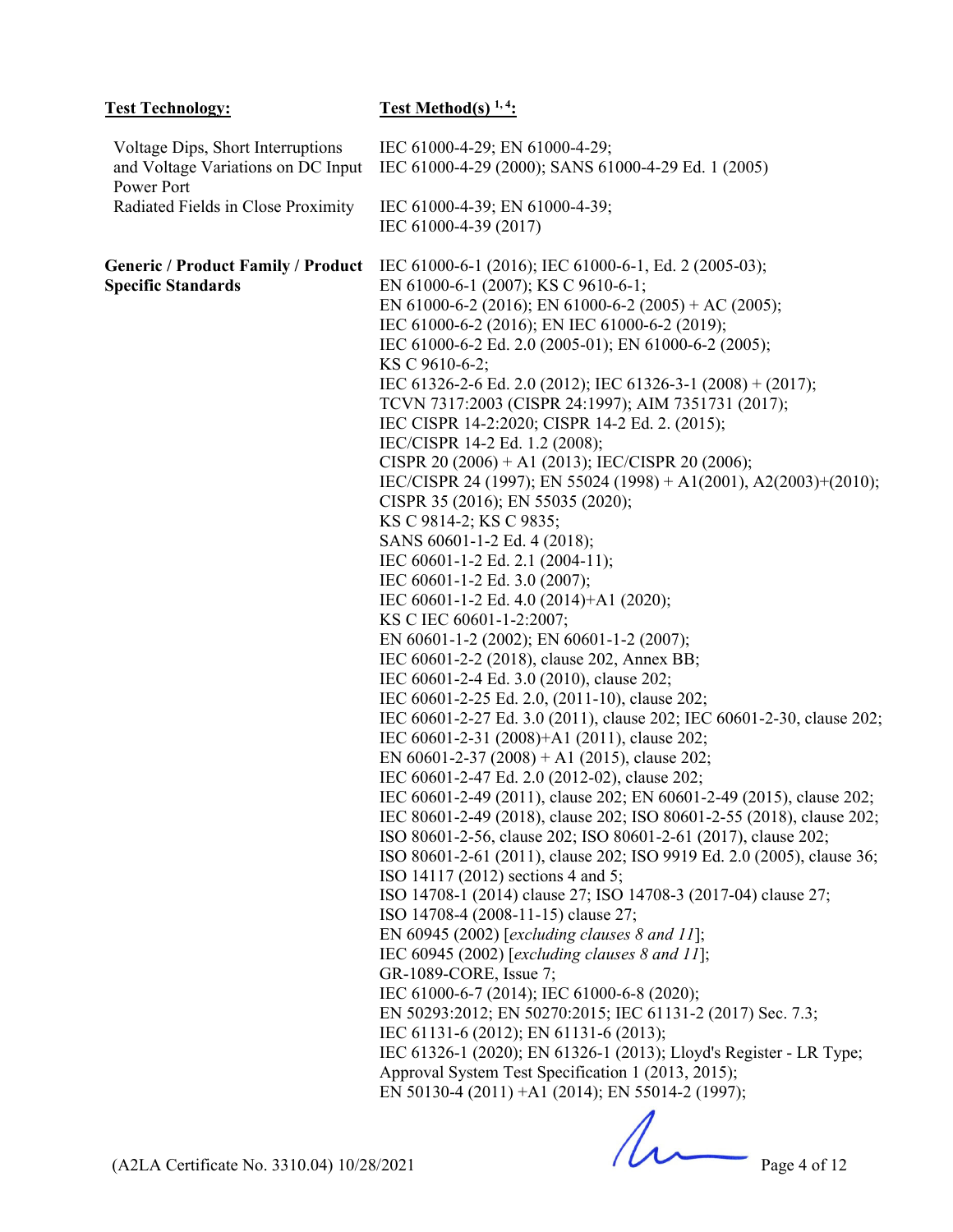| <b>Test Technology:</b>                   | Test Method(s) $1, 4$ :                                 |
|-------------------------------------------|---------------------------------------------------------|
| <b>Generic / Product Family / Product</b> | EN 55014-2 (1997) + A1 (2001) + A2 (2008);              |
| Specific Standards (cont. 'd)             | IEC 60730-1 Ed. 4.0 (2010) + (2013); EN 60730-1 (2011); |
|                                           | IEC 62040-1-2 (2002); EN 12895:2015+A1:2019             |
| <b>Product Safety</b>                     |                                                         |
| <b>MED</b>                                | IEC 60601-1:2005 + A1 (2012); IEC 60601-1; EN 60601-1;  |
| (excluding Risk Assessment,               | IEC 60601-1-6; EN 60601-1-6;                            |
| Defibrillation Protection, Cathode        | IEC 60601-2-24; EN 60601-2-24;                          |
| Ray Tube, Hand-transmitted                | IEC 60601-2-30; EN 60601-2-30;                          |
| Vibration, Pressure Vessels, X-           | ANSI/AAMI ES60601-1;                                    |
| radiation, Ingress of Water or            | CAN/CSA-C22.2 NO. 60601-1;                              |
| Particulate Matter, IP Testing, and       | ISO 80601-2-61;                                         |
| Protection against Hazards of             | EN 60601-2-24                                           |
| Ignition of Flammable Anesthetic          |                                                         |
| Mixtures)                                 |                                                         |
| <b>OFF</b>                                | IEC 60950-1; EN 60950-1;                                |

CAN/CSA-C22.2 No. 60950-1;

UL 60950-1

#### OFF

(*excluding Cathode Ray Tube, Flammable Liquids, Ionizing Radiation, Effect of UV Radiation on Material, Test to Resistance on Fire, Flammability Test, Impulse Test, Mandrel Test and Operating Voltages Test*)

#### MEAS

(*excluding Flammability Test, Ionizing Radiation, UV Radiation, Microwave Radiation, Ultrasonic Pressure, and IP Testing*)

IEC 61010-1; EN 61010-1; UL 61010-1; CAN/CSA-C22.2 No. 61010-1; IEC 61010-2-101; EN 61010-2-101; UL 61010-2-101; CAN/CSA-C22.2 No. 61010-2-101; IEC 61010-2-010; EN 61010-2-010; UL 61010-2-010; CAN/CSA-C22.2 No. 61010-2-010; IEC 61010-2-030; EN 61010-2-030; UL 61010-2-030; CAN/CSA-C22.2 No. 61010-2-030; IEC 61010-2-040; EN 61010-2-040; UL 61010-2-040; CAN/CSA-C22.2 No. 61010-2-040

#### **HOUS**

*(excluding Transient Over Voltages, Resistance to Rusting, Radiation and similar Hazards, Software Evaluation, UV-C Radiation Effect on Non-Metallic Materials)* 

#### ITAV

(*excluding Cathode Ray Tube, Flammable Liquids, Ionizing Radiation, Effect of UV Radiation on Material, Test to Resistance on Fire, Flammability Test, Impulse Test, Mandrel Test and Operating Voltages Test*)

IEC 62368-1:2014; EN 62368-1:2014; IEC 62368-1:2018; IEC 62368-1; EN 62368-1; UL 62368-1; CAN/CSA-C22.2 No. 62368-1

IEC 60335-1; EN 60335-1; UL 60335-1;

CAN/CSA-C22.2 No. 60335-1

(A2LA Certificate No. 3310.04) 10/28/2021 Page 5 of 12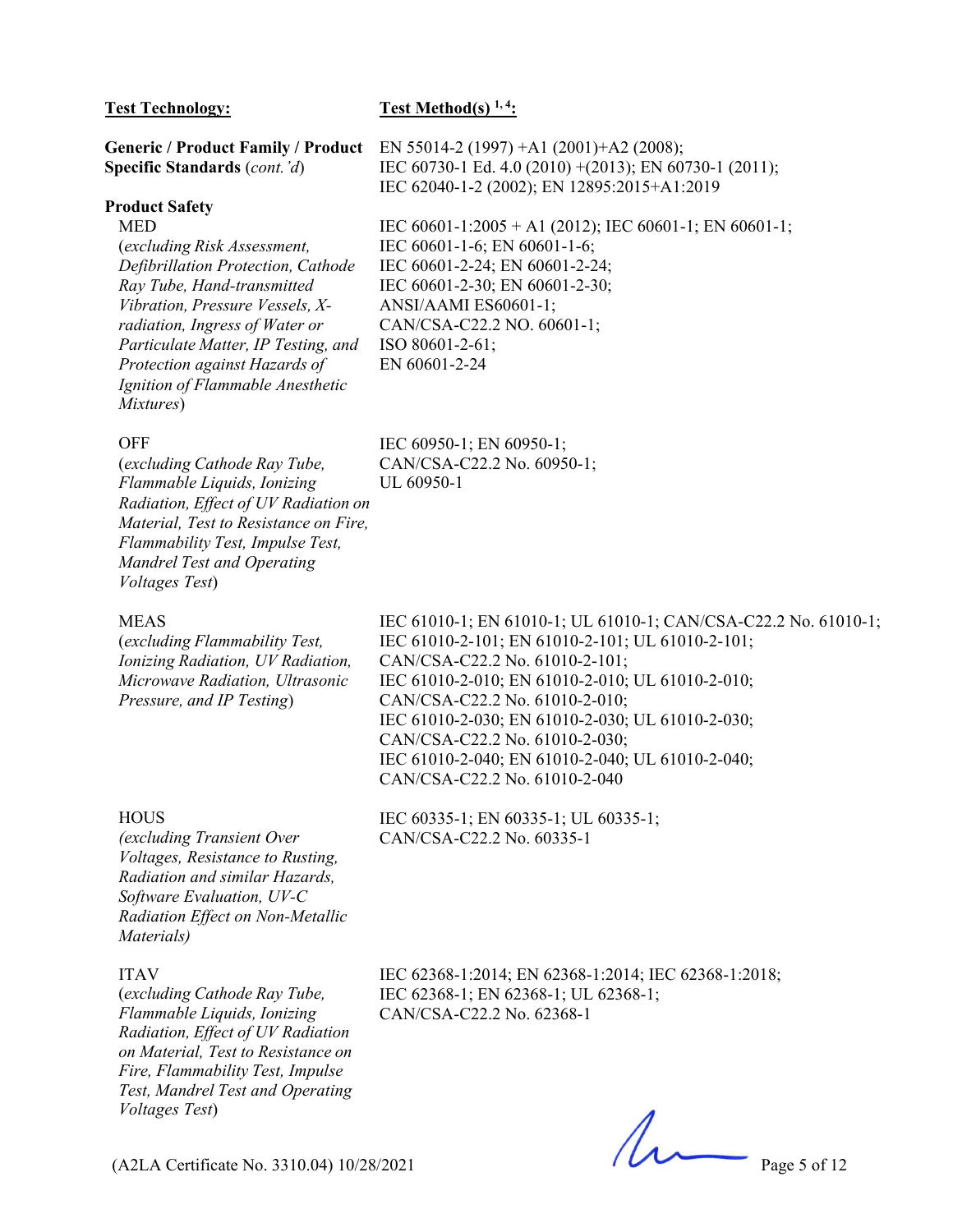| <b>Test Technology:</b>                | <b>Test Method(s)</b> $1, 4$ :                                                                                                                                                                                                                                                                                                                                                                                                                                                                                                                                                                                                                                                                                                                                                                                                                                                                                                                                                                                                                                                                                                                                                                                                                                                                                               |
|----------------------------------------|------------------------------------------------------------------------------------------------------------------------------------------------------------------------------------------------------------------------------------------------------------------------------------------------------------------------------------------------------------------------------------------------------------------------------------------------------------------------------------------------------------------------------------------------------------------------------------------------------------------------------------------------------------------------------------------------------------------------------------------------------------------------------------------------------------------------------------------------------------------------------------------------------------------------------------------------------------------------------------------------------------------------------------------------------------------------------------------------------------------------------------------------------------------------------------------------------------------------------------------------------------------------------------------------------------------------------|
| Radio                                  |                                                                                                                                                                                                                                                                                                                                                                                                                                                                                                                                                                                                                                                                                                                                                                                                                                                                                                                                                                                                                                                                                                                                                                                                                                                                                                                              |
| US (FCC)                               | 47 CFR FCC Part 15, Subpart C (using ANSI C63.10;2013);<br>47 CFR FCC Part 15, Subpart E (using ANSI C63.10:2013 and<br>FCC KDB Publication 905462 D02 (v02));<br>47 CFR FCC Part 15, Subpart F/G/H (using ANSI C63.10:2013);<br>47 CFR FCC Parts 20, 22, 24, 25, 27, 73, 74, 80, 87, 90, 95, 96, 97, and<br>101 (using ANSI C63.26:2015 and TIA-102.CAAA-E,<br>ANSI/TIA-603-E); ANSI C63.10:2020; ANSI C63.27 (2017)                                                                                                                                                                                                                                                                                                                                                                                                                                                                                                                                                                                                                                                                                                                                                                                                                                                                                                        |
| Canada (ISED)                          | RSS-111; RSS-117; RSS-119; RSS-123; RSS-130; RSS-131;<br>RSS-132; RSS-133; RSS-134; RSS-139; RSS-140; RSS-142;<br>RSS-170; RSS-181; RSS-194; RSS-195; RSS-196; RSS-197;<br>RSS-199; RSS-210; RSS-211; RSS-216; RSS-220; RSS-222;<br>RSS-236; RSS-238; RSS-243; RSS-244; RSS-246; RSS-247;<br>RSS-251; RSS-287; RSS-310; RSS-GEN                                                                                                                                                                                                                                                                                                                                                                                                                                                                                                                                                                                                                                                                                                                                                                                                                                                                                                                                                                                              |
| Europe<br>(excluding Protocol Testing) | ETSI EN 300 220-1 V3.1.1 (2017-02);<br>ETSI EN 300 220-1 V2.4.1 (2012-05);<br>ETSI EN 300 220-2 V3.1.1 (2017-02);<br>ETSI EN 300 220-2 V3.2.1 (2018-06);<br>ETSI EN 300 220-3-1 V2.1.1 (2016-12);<br>ETSI EN 300 220-3-2 V1.1.1 (2017-02);<br>ETSI EN 300 220-4 V1.1.1 (2017-02);<br>ETSI EN 300 328 V2.1.1 (2016-11);<br>ETSI EN 300 328 V2.2.2 (2019-07);<br>ETSI EN 300 330 V2.1.1 (2017-02);<br>ETSI EN 300 422-1 V2.1.1 (2016-09);<br>ETSI EN 300 422-1 V2.1.2 (2017-01);<br>ETSI EN 300 422-2 V2.1.1 (2017-02);<br>ETSI EN 300 422-3 V2.1.1 (2017-02);<br>ETSI EN 300 422-4 V2.1.1 (2017-05);<br>ETSI EN 300 440 V2.1.1 (2017-03);<br>ETSI EN 300 440 V2.2.1 (2018-07);<br>ETSI EN 301 166 V2.1.1 (2016-11);<br>ETSI EN 301 357 V2.1.1 (2017-06);<br>ETSI EN 301 502 V12.5.2 (2017-03);<br>ETSI EN 301 511 V12.5.1 (2017-03);<br>ETSI EN 301 511 V12.1.1 (2015-06);<br>ETSI EN 301 839 V2.1.1 (2016-04);<br>ETSI EN 301 893 V2.1.1 (2017-05);<br>ETSI EN 301 908-1 V11.1.1 (2016-07);<br>ETSI EN 301 908-1 V7.1.1 (2015-03);<br>ETSI EN 301 908-1 V13.1.1 (2019-11);<br>ETSI EN 301 908-2 V11.1.2 (2017-08);<br>ETSI EN 301 908-2 V11.1.1 (2016-07);<br>ETSI EN 301 908-3 V11.1.3 (2017-04);<br>ETSI EN 301 908-3 V13.1.1 (2019-09);<br>ETSI EN 301 908-11 V11.1.2 (2017-01);<br>ETSI EN 301 908-13 V11.1.1 (2016-07); |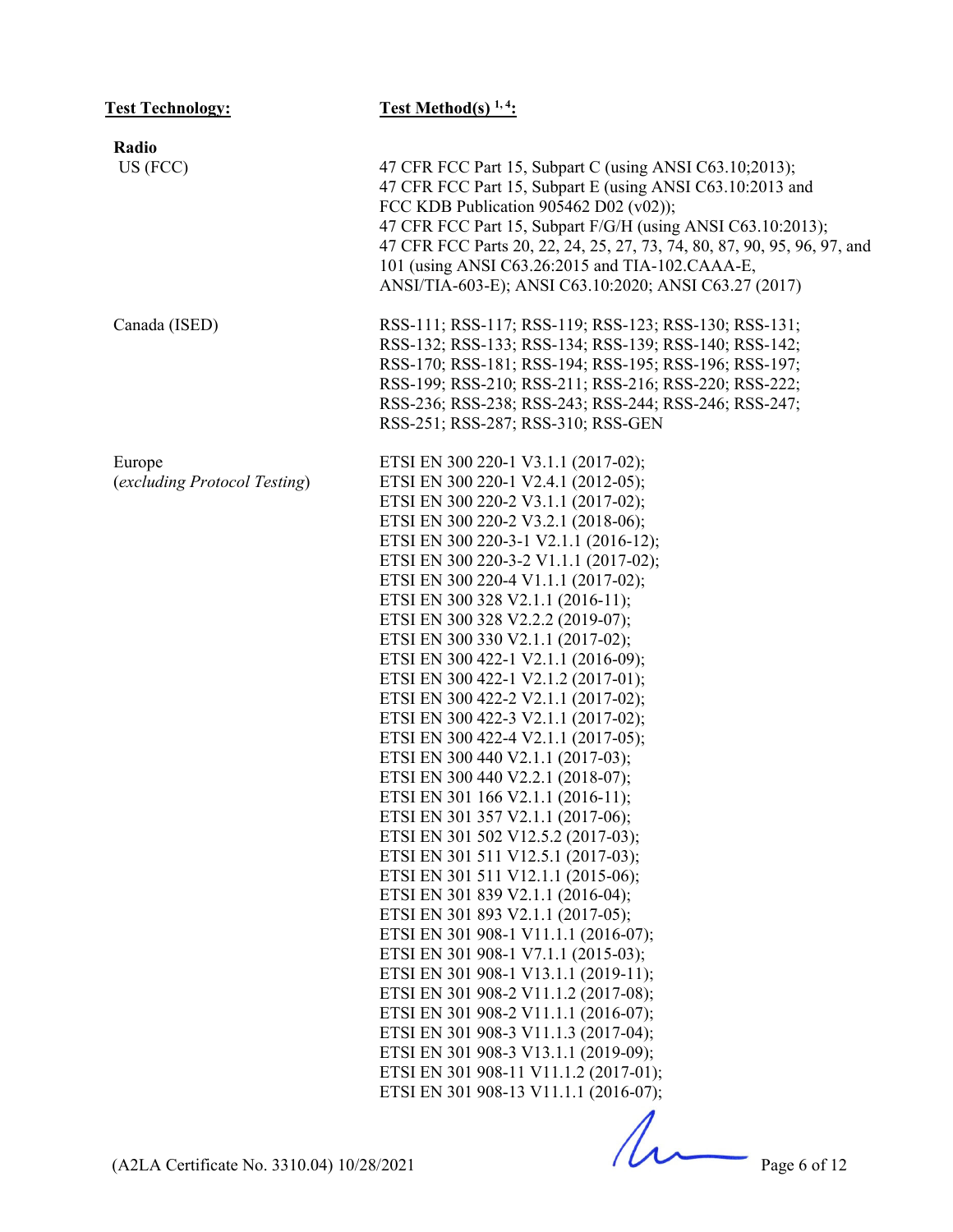#### **Radio**

Europe (*excluding Protocol Testing*) *(cont.'d)* 

#### Test Technology: Test Method(s) <sup>1, 4</sup>:

ETSI EN 301 908-13 V11.1.2 (2017-07); ETSI EN 301 908-14 V11.1.2 (2017-04); ETSI EN 301 908-14 V13.1.1 (2019-09); ETSI EN 301 908-15 V11.1.2 (2017-01); ETSI EN 302 195 V2.1.1 (2016-06); ETSI EN 302 208 V3.1.1 (2016-11); ETSI EN 302 208 V3.3.1 (2020-05); ETSI EN 302 537 V2.1.1 (2016-10); ETSI EN 303 413 V1.1.1 (2017-06); ETSI EN 303 417 V1.1.1 (2017-09); ETSI EN 301 489-1 V2.1.1 (2017-02); ETSI EN 301 489-1 V2.2.3 (2019-11); ETSI EN 301 489-3 V2.1.1 (2019-03); ETSI EN 301 489-3 V1.6.1 (2013-08); ETSI EN 301 489-5 V2.1.1 (2016-11); ETSI EN 301 489-6 V2.1.1 (2016-11); ETSI EN 301 489-6 V2.2.1 (2019-04); ETSI EN 301 489-8 V1.2.1 (2002-08); ETSI EN 301 489-9 V1.4.1 (2007-11); ETSI EN 301 489-17 V3.1.1 (2017-02); ETSI EN 301 489-17 V3.2.4 (2020-09); ETSI EN 301 489-19 V2.1.1 (2019-04); ETSI EN 301 489-23 V1.5.1 (2011-11); ETSI EN 301 489-24 V1.5.1 (2010-10); ETSI EN 301 489-27 V2.1.1 (2016-12); ETSI EN 301 489-27 V2.2.1 (2019-04); ETSI EN 301 489-29 V2.1.1 (2016-12); ETSI EN 301 489-29 V2.2.1 (2019-04); ETSI EN 301 489-31 V2.1.1 (2016-11); ETSI EN 301 489-31 V2.2.1 (2019-04); ETSI EN 301 489-33 V2.1.1 (2016-11); ETSI EN 301 489-34 V2.1.1 (2019-04); ETSI EN 301 489-35 V.2.1 (2016-12); ETSI EN 301 489-50 V2.1.1 (2017-02); ETSI EN 301 489-50 V1.2.1 (2013-03); ETSI EN 301 489-51 V2.1.1 (2019-04) Hong Kong HKCA 1002, Issue 6 (January 2008); HKCA 1007, Issue 5 (March 2012); HKCA 1008, Issue 4 (November 2013); HKCA 1010, Issue 1 (June 2003); HKCA 1015, Issue 4 (February 2003); HKCA 1020, Issue 7 (November 2011); HKCA 1033, Issue 7 (March 2012); HKCA 1034, Issue 3 (October 2009); HKCA 1035, Issue 6 (May 2011); HKCA 1039, Issue 6 (June 2015); HKCA 1039, Issue 6 (June 2015); HKCA 1039, Issue 5 (June 2013);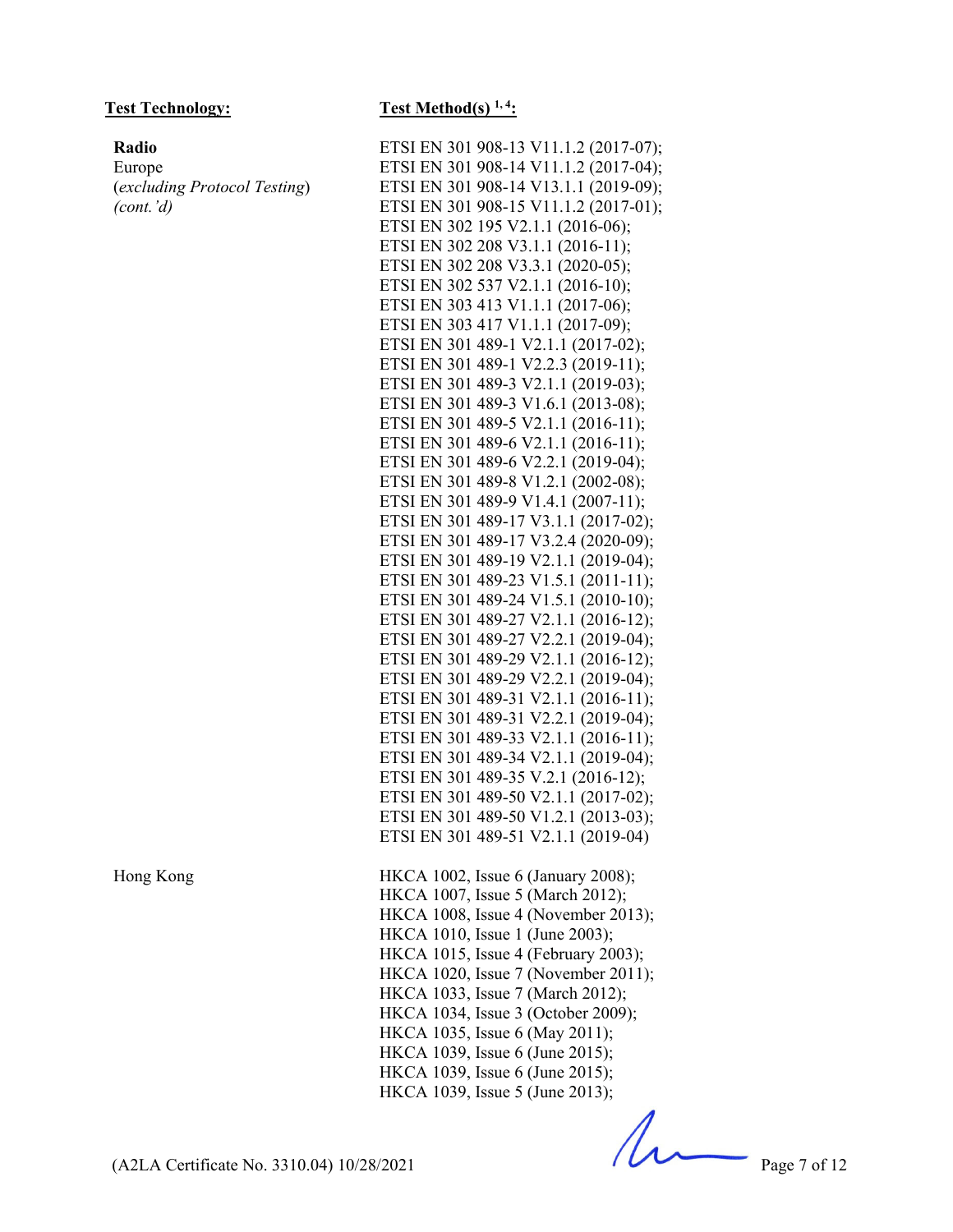| <b>Test Technology:</b> | Test Method(s) $1, 4$ :                                       |
|-------------------------|---------------------------------------------------------------|
| Radio                   | HKCA 1041, Issue 1 (February 2003);                           |
| Hong Kong               | HKCA 1042, Issue 2 (February 2003);                           |
| (cont.'d)               | HKCA 1043, Issue 4 (June 2008);                               |
|                         | HKCA 1044, Issue 1 (February 2003);                           |
|                         | HKCA 1046, Issue 3 (September 2008);                          |
|                         | HKCA 1048, Issue 2, (June 2008);                              |
|                         | HKCA 1049, Issue 1 (April 2005);                              |
|                         | HKCA 1050, Issue 1 (January 2006);                            |
|                         | HKCA 1052, Issue 2 (September 2019);                          |
|                         | HKCA 1053, Issue 1 (June 2008);                               |
|                         | HKCA 1054, Issue 1 (September 2008)                           |
| Korea                   | KS X 3123; KS X 3124; KS X 3125; KS X 3126;                   |
|                         | KS X 3134;                                                    |
|                         | RRA Public Notification 2018-18, Dec 7, 2018;                 |
|                         | RRA Public Notification 2019-1, Jan 17, 2019;                 |
|                         | RRA Announce 2021-10, Feb 8, 2021;                            |
|                         | RRA Public Notification 2019-32, Dec 31, 2019;                |
|                         | RRA Public Notification 2019-3, March 4, 2019;                |
|                         | MSIT Public Notification 2019-4, Jan 16, 2019;                |
|                         | MSIT Public Notification 2020-113, Jan 6, 2021;               |
|                         | Ordinance of MSIT No. 63, Dec 24, 2020;                       |
|                         | RRA Announce 2011-32, K only (Dec 27, 2011);                  |
|                         | RRA Public Notification 2012-21 (Nov. 06, 2012);              |
|                         | RRA Announce 2013-33, (Jul 26, 2013); Korean only             |
|                         | RRA Notice 2014-2, K only (Feb. 4, 2014);                     |
|                         | RRA Announce 2014-90 (Dec. 23, 2014);                         |
|                         | RRA Announce 2015-81 (Sep. 30, 2015); Korea only              |
|                         | RRA Announce 2015-135 (Jan. 5, 2016);                         |
|                         | RRA Notice 2017-7, Korean only (Aug. 4, 2017);                |
|                         | RRA Public Notification 2015-23 (Nov. 18 2015);               |
|                         | RRA Public Notification 2017-8 (Aug. 28 2017);                |
|                         | RRA Public Notification 2011-24 (Dec. 23, 2011);              |
|                         | RRA Announce 2012-21, K only (Jun. 28, 2012);                 |
|                         | RRA 2013-3 and 2013-24, June 17, 2013, Korean only            |
|                         | RRA 2014-8 and RRA 2014-37 (June 23, 2014);                   |
|                         | RRA Public Notification 2015-27 (Dec. 03 2015);               |
|                         | RRA Announce 2015-110 (Dec. 3, 2015);                         |
|                         | RRA Public Notification 2016-26 (Dec.19 2016);                |
|                         | RRA Announce 2016-79 (Dec.19 2016);                           |
|                         | RRA Public Notification 2017-19 (Dec. 28, 2017);              |
|                         | RRA Announce 2017-71 (Dec. 28, 2017)                          |
| Australia / New Zealand | AS/NZS 4268 (2017);                                           |
|                         | AS/NZS 4268 (2012) + A1 (2013);                               |
|                         | ACMA (Short Range Devices) Standard 2004+A1+A2 (2013)+ (2014) |
| Taiwan                  | LP0002 (2020); IS2019 (2020); RTTE01 (2020)                   |

 $(A2LA \text{ Certificance No. } 3310.04) 10/28/2021$  Page 8 of 12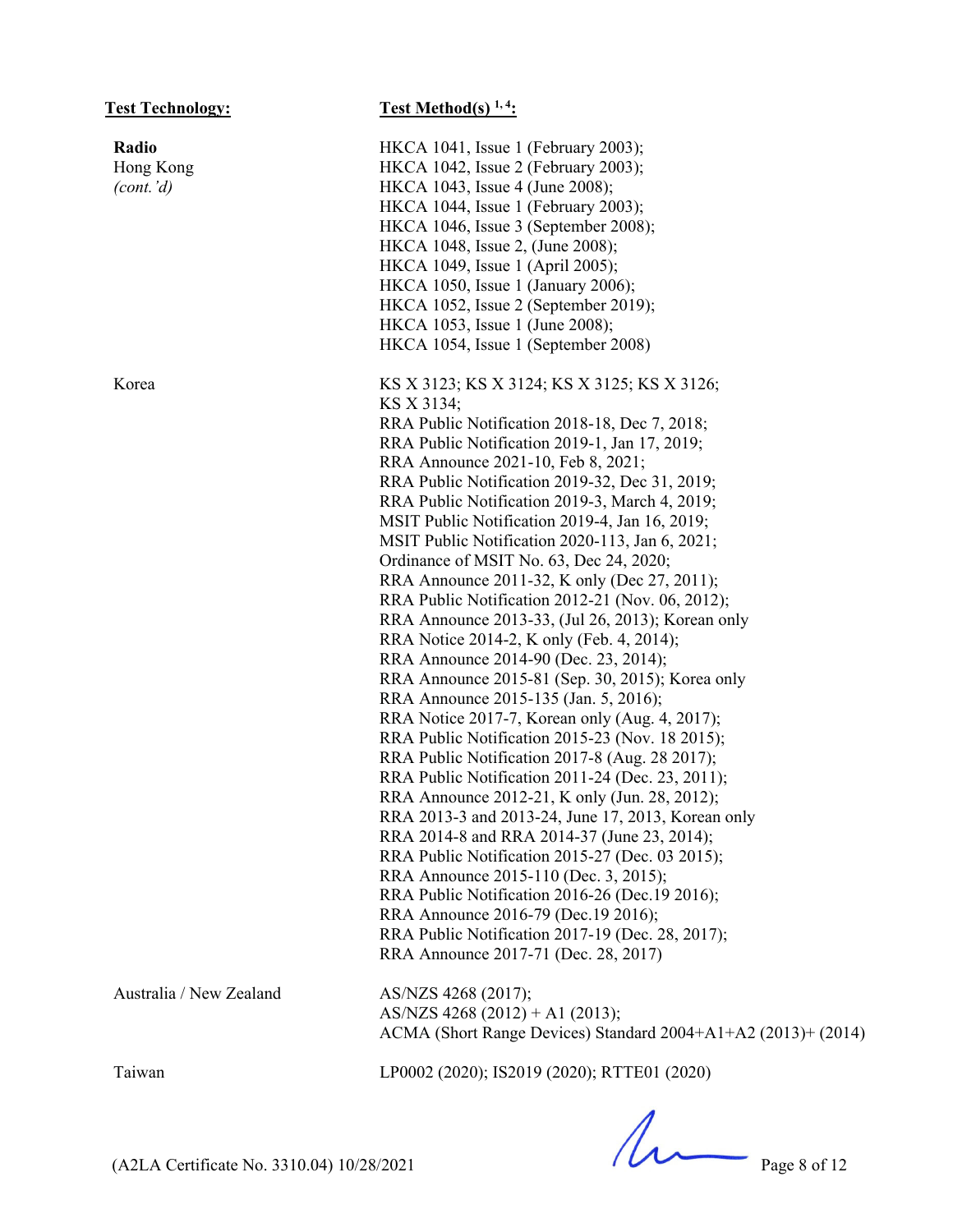| <b>Test Technology:</b> | <b>Test Method(s)</b> $1, 4$ :                                                                                                                                                                                                                                                                                                                                                                                                                                                                                                                                                                                                                                                                       |
|-------------------------|------------------------------------------------------------------------------------------------------------------------------------------------------------------------------------------------------------------------------------------------------------------------------------------------------------------------------------------------------------------------------------------------------------------------------------------------------------------------------------------------------------------------------------------------------------------------------------------------------------------------------------------------------------------------------------------------------|
| Singapore               | IDA TS CMT Issue 1 (June 2011);<br>IDA TS LMR Issue 1 Rev 5 (June 2014);<br>IDA TS LMR Issue 1 Rev 4 (June 2011);<br>IDA TS SRD Issue 1 Rev 6 (May 2011);<br>IDA TS SRD Issue 1 Rev 7 (April 2013);<br>IDA TS UWB Issue 1 Rev 1 (May 2011);<br>IDA TS WBA Issue 1 Rev 1 (May 2011);<br>IDA TS WBA Issue 1 Rev 2 (November 2012);<br>IMDA TS CMT (July 2017);<br>IMDA TS CMT (October 2016);<br>IMDA TS LMR Issue 1 (October 2016);<br>IMDA TS SRD Issue 1 (October 2016);<br>IMDA TS UWB Issue 1 (October 2016);<br>IMDA TS WBA Issue 1 (October 2016);<br>IS 2019-0 (September 1998);<br>IMDA TS CMT Issue 1 Rev 2, Sept 2020                                                                       |
| Vietnam                 | QCVN 11 (2010): BTTTT;<br>QCVN 12 (2015): BTTTT;<br>QCVN 13 (2010): BTTTT;<br>QCVN 15 (2015): BTTTT;<br>QCVN 16 (2018): BTTTT;<br>QCVN 18 (2014): BTTTT;<br>QCVN 41 (2011): BTTTT;<br>QCVN 41 (2016): BTTTT;<br>QCVN 42 (2011): BTTTT;<br>QCVN 54 (2020): BTTTT;<br>QCVN 55 (2011): BTTTT;<br>QCVN 65 (2013): BTTTT;<br>QCVN 73 (2013): BTTTT;<br>QCVN 74 (2020): BTTTT;<br>QCVN 75 (2013): BTTTT;<br>QCVN 76 (2013): BTTTT;<br>QCVN 88 (2015): BTTTT;<br>QCVN 91 (2015): BTTTT;<br>QCVN 94 (2015): BTTTT;<br>QCVN 95 (2015): BTTTT;<br>QCVN 96 (2015): BTTTT;<br>QCVN 99 (2015): BTTTT;<br>QCVN 103 (2016): BTTTT;<br>QCVN 110 (2017): BTTTT;<br>QCVN 111 (2017): BTTTT;<br>QCVN 112 (2017): BTTTT; |
|                         | QCVN 117 (2020): BTTTT;<br>QCVN 118 (2018): BTTTT                                                                                                                                                                                                                                                                                                                                                                                                                                                                                                                                                                                                                                                    |

**Telecommunication** EN 300 386 V1.6.1:2016; EN 300 386 V2.2.0:2020; AS/CA S042 (2015); AS/CA S042.4 (2011)

(A2LA Certificate No. 3310.04) 10/28/2021 Page 9 of 12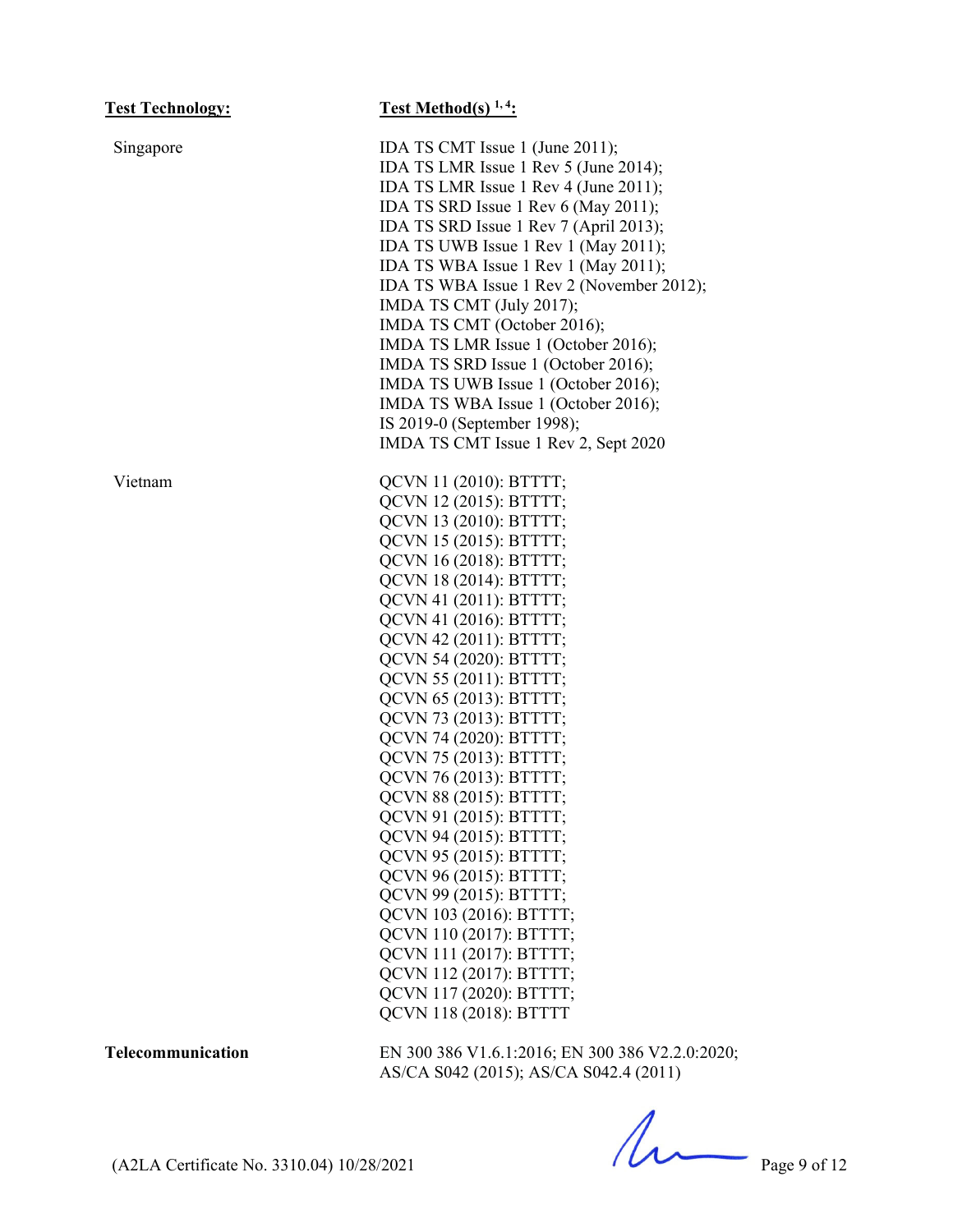| <b>Test Technology:</b> | Test Method(s) $1, 4$ :                                     |
|-------------------------|-------------------------------------------------------------|
| <b>RF Exposure</b>      | RSS-102 (RF Exposure, NS); SPR-002;                         |
| (excluding SAR and HAC) | IEEE Std C95.3 (2002);                                      |
|                         | EN 50364 (2018) + (2010); EN 50383 (2010); EN 50566 (2017); |
|                         | EN 50663 (2017); EN 62233 (2008);                           |
|                         | EN IEC 62311 (2020); EN 62311 (2008);                       |
|                         | KCC Public Notification 2012-1;                             |
|                         | ACA Standard $2007 + A1$ (2011); ACA Standard (2013, 2014); |
|                         | ACMA Radiocommunications (Electromagnetic Radiation - Human |
|                         | Exposure) Standard 2014:2019                                |

<sup>1</sup>When the date, edition, version, etc. is not identified in the scope of accreditation, laboratories may use the version that immediately precedes the current version for a period of one year from the date of publication of the standard measurement method, per part C., Section 1 of A2LA *R101 - General Requirements-Accreditation of ISO-IEC 17025 Laboratories.*

Testing Activities Performed in Support of FCC Certification in Accordance with 47 Code of Federal Regulations and FCC KDB 974614, Appendix A, Table A.1<sup>2</sup>:

| <b>Rule Subpart/Technology</b>                              | <b>Test Method(s)</b>    | <b>Maximum Frequency</b> |
|-------------------------------------------------------------|--------------------------|--------------------------|
| <b>Unintentional Radiators</b><br>Part 15B                  | ANSI C63.4:2014          | 220000 MHz               |
| Industrial, Scientific, and Medical Equipment<br>Part 18    | FCC MP-5:1986            | 220000 MHz               |
| <b>Intentional Radiators</b><br>Part 15C                    | ANSI C63.10:2013         | 220000 MHz               |
| U-NII without DFS Intentional Radiators<br>Part 15E         | ANSI C63.10:2013         | 220000 MHz               |
| U-NII with DFS Intentional Radiators<br>Part 15E            | FCC KDB 905462 D02 (v02) | 220000 MHz               |
| <b>UWB</b> Intentional Radiators<br>Part 15F                | ANSI C63.10:2013         | 220000 MHz               |
| <b>BPL</b> Intentional Radiators<br>Part 15G                | ANSI C63.10:2013         | 220000 MHz               |
| <b>White Space Device Intentional Radiators</b><br>Part 15H | ANSI C63.10:2013         | 220000 MHz               |

 $(22LA \text{ Certificance No. } 3310.04) 10/28/2021$  Page 10 of 12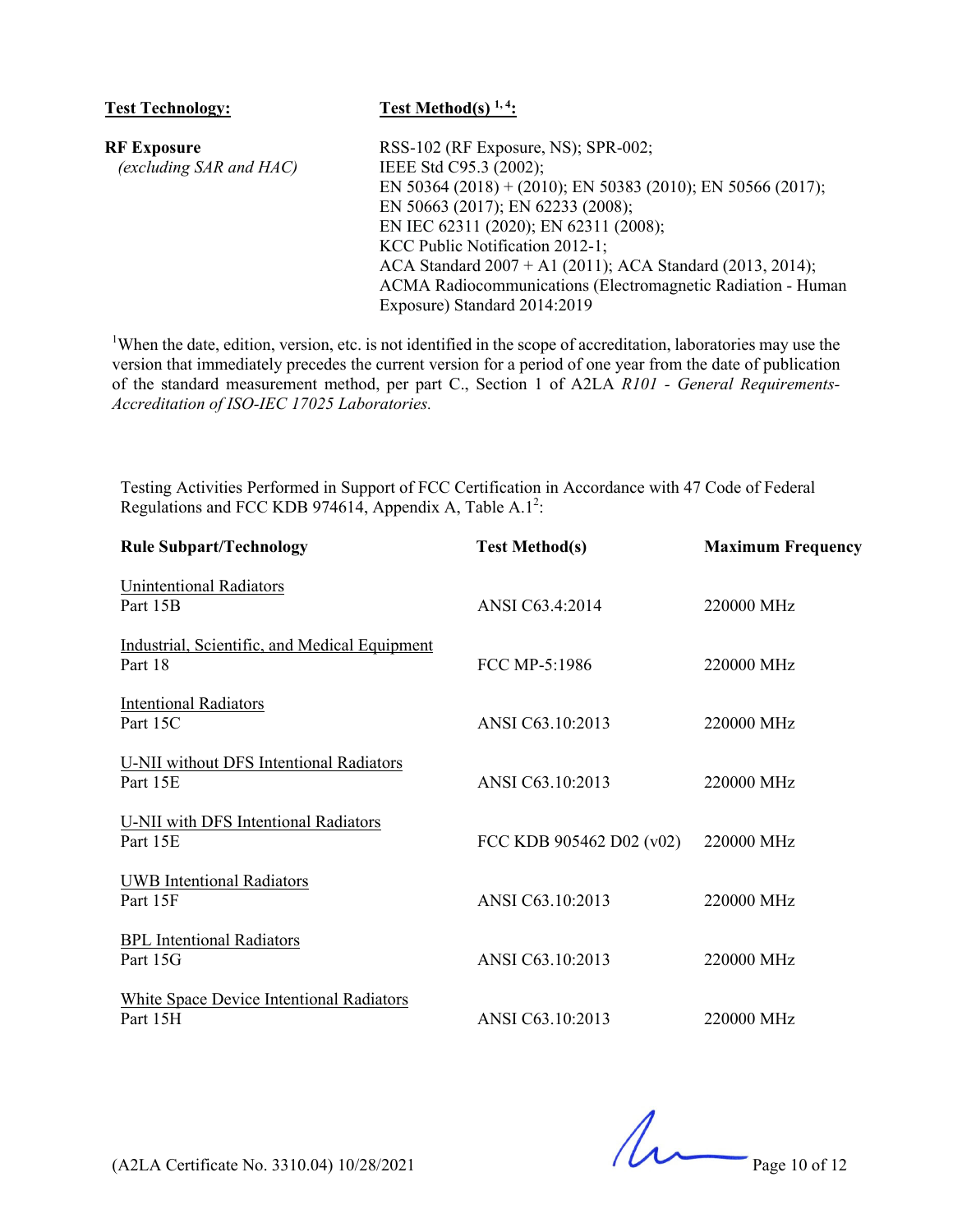Testing Activities Performed in Support of FCC Certification in Accordance with 47 Code of Federal Regulations and FCC KDB 974614, Appendix A, Table A.1<sup>2</sup>:

| <b>Rule Subpart/Technology</b>                                                                                                                                                        | <b>Test Method(s)</b>                                  | <b>Maximum Frequency</b> |
|---------------------------------------------------------------------------------------------------------------------------------------------------------------------------------------|--------------------------------------------------------|--------------------------|
| <b>Commercial Mobile Services</b><br>(FCC Licensed Radio Service Equipment)<br>Parts 22 (cellular), 24, 25 (below 3 GHz),<br>and 27                                                   | ANSI/TIA-603-E;<br>TIA-102.CAAA-E;<br>ANSI C63.26:2015 | 220000 MHz               |
| General Mobile Radio Services<br>(FCC Licensed Radio Service Equipment)<br>Parts 22 (non-cellular), 90 (below 3 GHz),<br>95 (below 3 GHz), 97 (below 3 GHz),<br>and 101 (below 3 GHz) | ANSI/TIA-603-E;<br>TIA-102.CAAA-E;<br>ANSI C63.26:2015 | 220000 MHz               |
| <b>Citizens Broadband Radio Services</b><br>(FCC Licensed Radio Service Equipment)<br>Part 96                                                                                         | ANSI/TIA-603-E;<br>TIA-102.CAAA-E;<br>ANSI C63.26:2015 | 220000 MHz               |
| Maritime and Aviation Radio Services<br>Parts 80 and 87                                                                                                                               | ANSI/TIA-603-E;<br>ANSI C63.26:2015                    | 220000 MHz               |
| <b>Broadcast Radio Services</b><br>Parts 73 and 74 (below 3 GHz)                                                                                                                      | ANSI/TIA-603-E;<br>TIA-102.CAAA-E;<br>ANSI C63.26:2015 | 220000 MHz               |
| <b>Signal Boosters</b><br>Part 20 (Wideband Consumer Signal Boosters,<br>Provider-specific Signal Boosters, and Industrial<br>Signal Boosters),<br>Section 90.219                     | ANSI C63.26:2015                                       | 220000 MHz               |

<sup>2</sup> Accreditation does not imply acceptance to the FCC equipment authorization program. Please see the FCC website (https://apps.fcc.gov/oetcf/eas/) for a listing of FCC approved laboratories.

 $(A2LA \text{ Certificance No. } 3310.04) 10/28/2021$  Page 11 of 12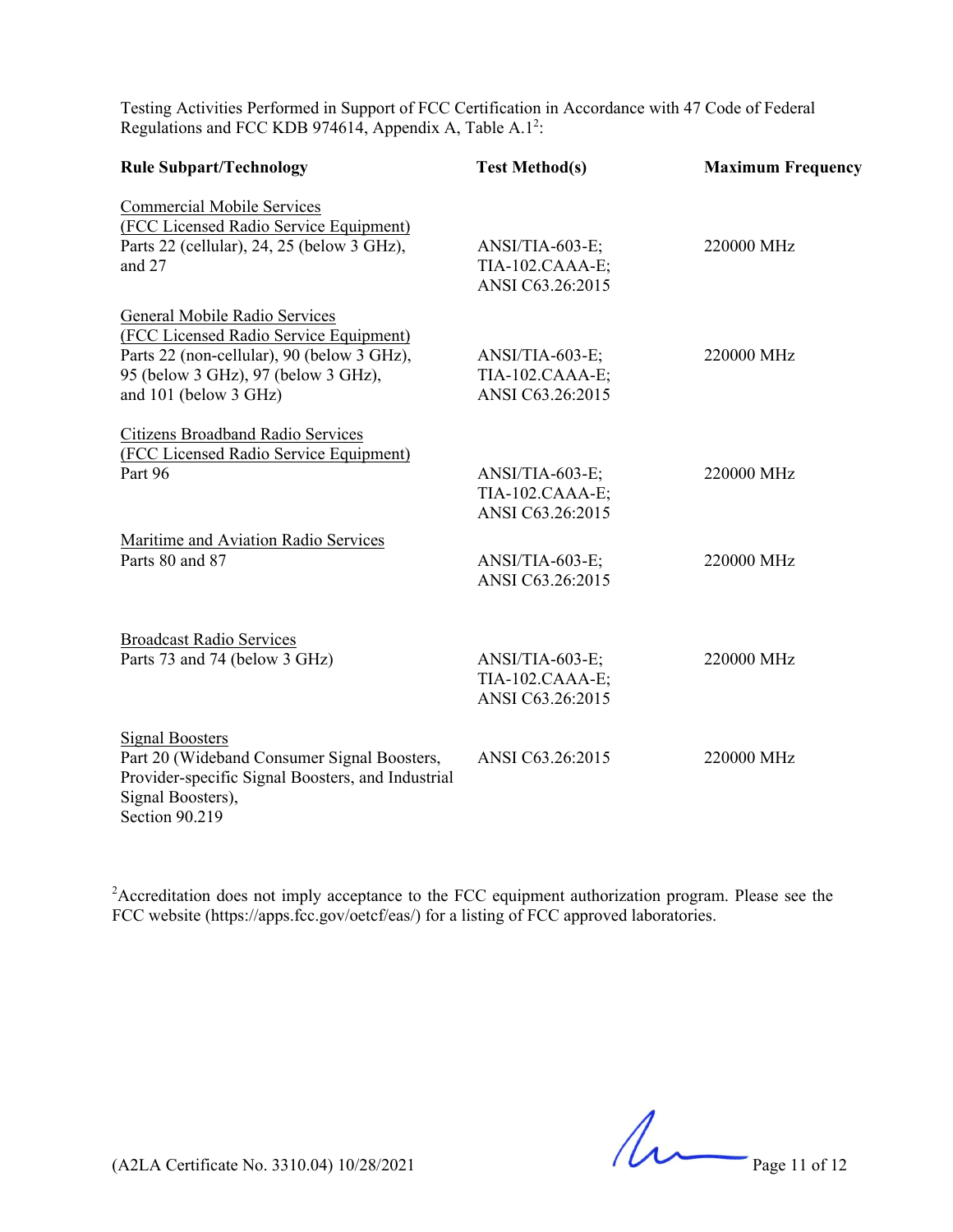Testing Activities performed under the scope of the U.S FDA ASCA Pilot Program Specifications: *Basic Safety and Essential Performance of Medical Electrical Equipment, Medical Electrical Systems, and Laboratory Medical Equipment – Standards Specific Information for the Accreditation Scheme for Conformity Assessment (ASCA) Pilot Program* published on September 25th, 2020, and in accordance with all requirements of A2LA *R256 Specific Requirements- FDA ASCA Program* <sup>3</sup>

#### **Standards**

ISO 80601-2-55, 2018 (*EMC testing only*)

ISO 80601-2-61 Second edition 2017-12 (Corrected version 2018-02)

IEC 60601-2-25 Edition 2.0, 2011-10 (*EMC testing only*)

IEC 60601-2-27 Edition 3.0, 2011 (*EMC testing only*)

IEC 60601-2-47 Edition 2.0, 2012-02 (*EMC testing only*)

IEC 60601-1-2 Edition 4, 2014-02

<sup>3</sup> These methods have been assessed by A2LA according to A2LA's FDA ASCA Program requirements. Accreditation by A2LA does not imply FDA ASCA-Accreditation. All ASCA-accreditation decisions for testing laboratory applications are made solely by the FDA, a list of approved laboratories can be found at FDA.gov.

<sup>4</sup> The laboratory is only accredited for testing activities outlined within the test methods listed above. Reference to any other activity within these standards, such as risk management or risk assessment, does not fall within the laboratory's accredited capabilities.